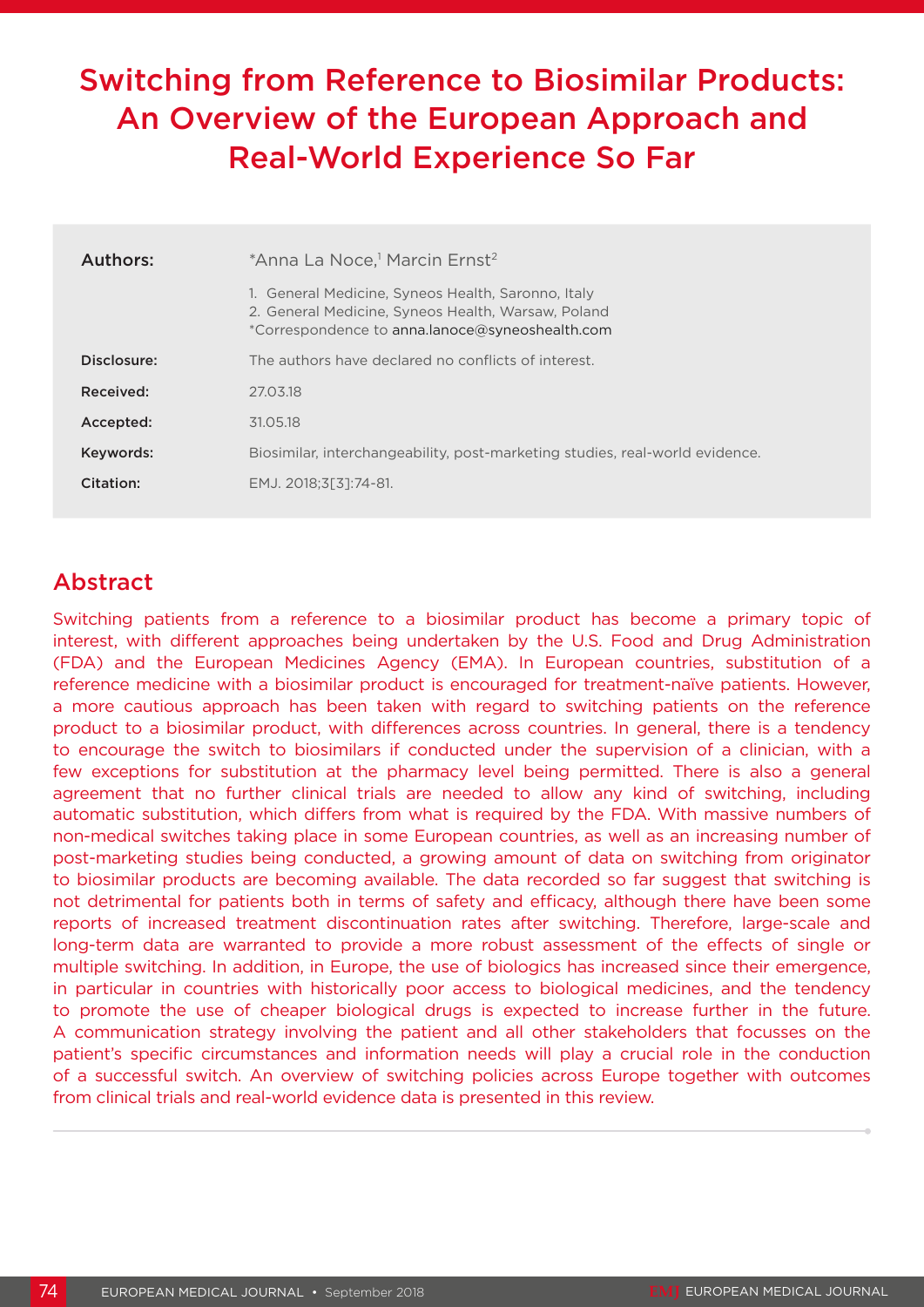#### INTRODUCTION

The number of biosimilar medicines approved in Europe, USA, and other regions has been steadily increasing over the past years, in parallel with the expiration of marketing exclusivity rights of originator molecules. More recently, this phenomenon has led to major concerns about the similarity of monoclonal antibodybased biosimilar products to the originator and related potential safety and immunogenicity risks. As of June 2018, the European Medicines Agency (EMA) has granted marketing authorisation to 43 biosimilar products, including some molecules with different brand names, with nearly half of those being monoclonal antibodies mainly indicated for the treatment of inflammatory diseases.<sup>1</sup> The USA trails behind Europe in this regard due to delays in implementing a clear regulatory pathway. However, as of June 2018, 11 biosimilar products have been authorised by the U.S. Food and Drug Administration (FDA), with 8 of them monoclonal antibodies, suggesting that the USA is rapidly progressing. $2$  In addition, the FDA has approved two insulin treatments as follow-on products (approved as biosimilars in Europe) via the abbreviated 505(b)(2) pathway, due to differences in the FDA pathway regulating authorisation of biological medicines.

With an increasing number of biosimilars reaching the market, hence allowing wider access to biological medicines, switching patients from treatment with an originator molecule to its biosimilar is becoming a hot topic in the clinic. Appropriate strategies to achieve the right balance between the need for patients to be optimally treated without additional risks and the control of public expenditure are warranted.

### DIFFERENCES BETWEEN THE EUROPEAN UNION AND THE USA

#### Differences in Terminology

Differences between the FDA and EMA terminology for switching have contributed to some confusion on this topic. The EMA has recently released an information guide for healthcare professionals on biosimilars $3$ that includes definitions of terms related to replacement of medicines. According to the

guide, interchangeability is a comprehensive medical and scientific term referring to the medical practice of changing a medicine for another one expected to have the same clinical effect, including replacement of an originator with its biosimilar or vice versa, as well as of a biosimilar with another biosimilar. Such a replacement can be carried out by switching or by automatic substitution; switching is an exchange performed by the prescriber, while automatic substitution is the replacement of a medicine with another equivalent drug performed by the pharmacist, as done for generic drugs, without intervention of the prescriber.

The confusion arises from the FDA's definition of interchangeability. According to Section 351(i) of the Public Health Service Act and the FDA draft interchangeability guidance,<sup>4</sup> the term interchangeable means that "the biological product may be substituted for the reference product without the intervention of the healthcare provider who prescribed the reference product", thus corresponding to the EMA's definition of automatic substitution.

#### Differences in Regulations

Interchangeability or substitution is regulated differently in the USA and in Europe. In 2017, the FDA released draft guidance on biosimilar interchangeability entitled 'Considerations in Demonstrating Interchangeability with a Reference Product'.4 According to the guidance, sufficient information showing that a biosimilar product "can be expected to produce the same clinical result as the reference product in any given patient" has to be provided to get approval for interchangeability. To that end, an adequately powered switching study should be performed in a sensitive patient population. The design of such a study should include a parallel arm comparison, with one treatment arm alternating at least three times between the reference and the biosimilar product (multiple switching) and the other arm continuing with the reference product. Intensive pharmacokinetics sampling is to be conducted with clinical pharmacokinetics and pharmacodynamics, when applicable, representing the primary study endpoints, and immunogenicity and safety being key secondary endpoints. Once a product is FDA-approved as interchangeable, the pharmacist receiving the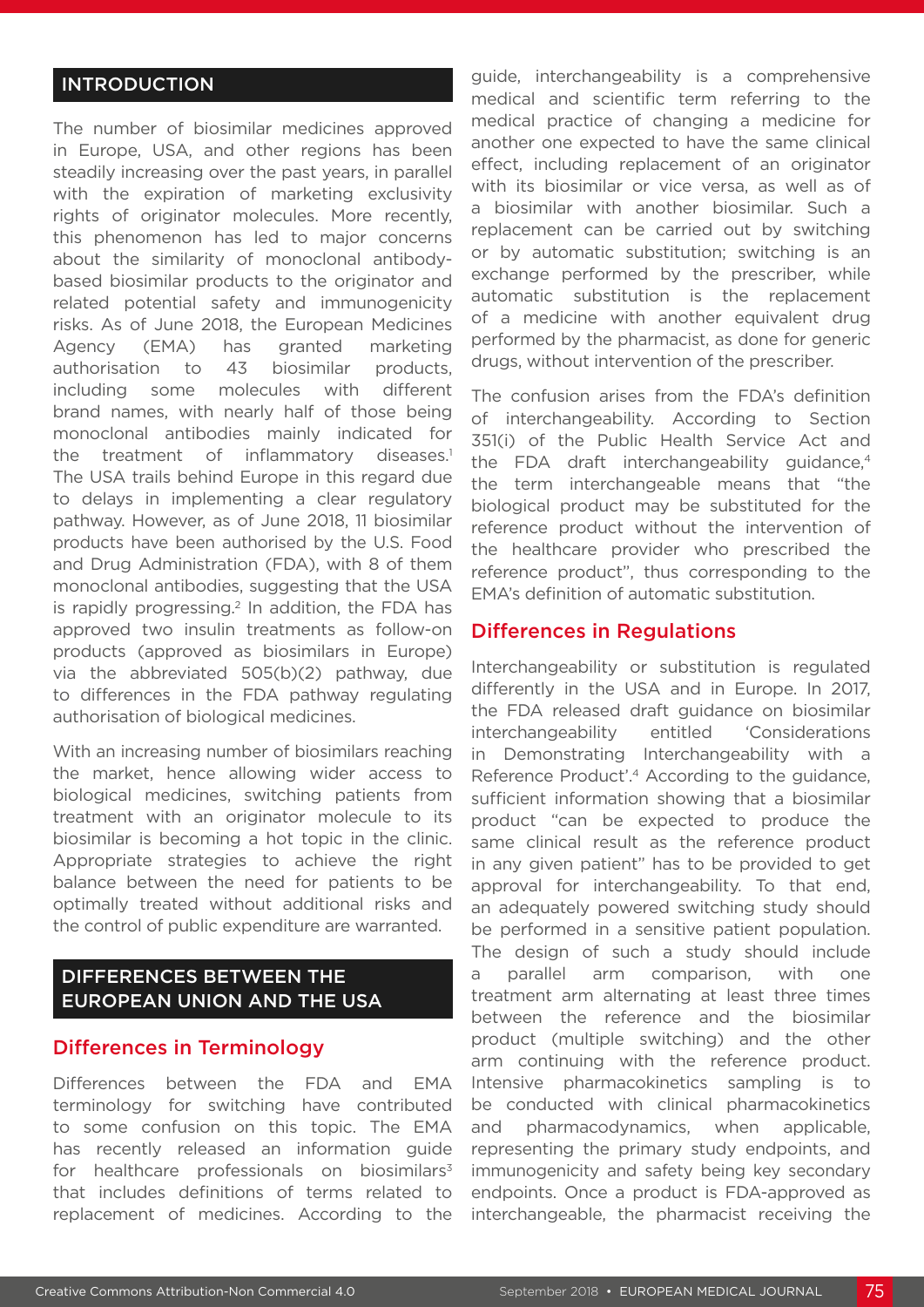prescription may substitute the interchangeable product for the reference product without consulting the prescriber, depending on the individual state regulation. To date, no biosimilar has been granted interchangeability (in addition to biosimilarity) by the FDA. To the authors' knowledge, only one study complying with FDA interchangeability guidance has been initiated, and this involved psoriasis patients with the recently approved adalimumab biosimilar Cyltezo® (Boehringer Ingelheim, Bracknell, UK).5 A multiple switch design has been incorporated  $into$  adalimumab $6$  and etanercept<sup>7</sup> biosimilar efficacy and safety studies in psoriasis, as well as in the filgrastim<sup>8</sup> biosimilar study, but without performing intensive pharmacokinetic sampling as recommended by the FDA.

Since the release of the guidance, a number of comments from different organisations have been submitted to the FDA. The Biosimilar Medicines Group, a sector group of Medicines for Europe, noted that the draft guideline did not take into account the wealth of evidence gathered in Europe where biosimilar medicines have been used in clinical practice.<sup>9</sup> Based on current knowledge of switching, derived from post-marketing surveillance and clinical studies, the group recommended developing a more pragmatic guidance document balancing theory with learnings from clinical practice to date.

In the European Union (EU), the EMA gave decision-making authority regarding interchangeability or substitution to each national agency of its member states. To date, not all member states have released guidance or implemented a law regulating substitution; however, it appears that all states share the opinion that further clinical studies dedicated to assessment of switching are not required, differing from the opinion of the FDA. The thorough comparability study conducted in the development of a biosimilar, combined with the growing amount of data about switching from reference products to biosimilars in clinical practice and clinical trials, is considered sufficient. However, there also tends to be general agreement that automatic substitution, with the exception of a few selected cases, is not possible for biological medicines and should be considered with caution and carried out under medical supervision.

For example, the Italian Drug Agency (AIFA) has recently released a second position paper<sup>10</sup> encouraging switching based on clinical judgment in patients being treated with the reference product, while excluding automatic substitution altogether. In the Netherlands, the Dutch Medicines Evaluation Board (MEB) released a revised opinion on biosimilar use.<sup>11</sup> concluding that there was enough evidence to support the use of biosimilars in clinical practice, provided this occurs with caution and under certain conditions. Substitution of one biological medicine for the other, both for originator biologicals and biosimilars, is possible according to the MEB, as long as it is adequately monitored clinically and the patient is well informed. In the UK, NHS England released a document in September 2017<sup>12</sup> providing guidance on how to achieve the objective of treating 80% of existing patients with the best-value biological medicine within 12 months of the launch of a biosimilar medicine. A switch programme involving all stakeholders has been outlined, although it was stated that any decision to conduct such a switch should be done with the approval of a physician and in consultation with the patient, since automatic substitution for biologics is not permitted in the UK. In addition, France took one of the most favourable positions with regard to the uptake of biosimilars and substitution.13 Based on the 2017 French Social Security Finance Act (PLFSS), automatic substitution from a reference product to its biosimilar is allowed in the course of treatment provided the physician has not marked the prescription as 'non-substitutable' (similarly to generics). In practice, however, automatic substitution can only occur after an implementing decree has been adopted defining the precise conditions for biosimilar substitution by a pharmacist. In some countries, such as Germany and Sweden, automatic substitution is possible only for specific groups of biosimilars (e.g., those with the same manufacturer as the reference product).<sup>14</sup>

Availability of biosimilars is of particular interest for countries with limited access to expensive biological medicines due to financial constraints. Within Europe, this primarily concerns countries from Central and Eastern Europe. The highest increase in the use of different classes of biologics after the enrolment of biosimilars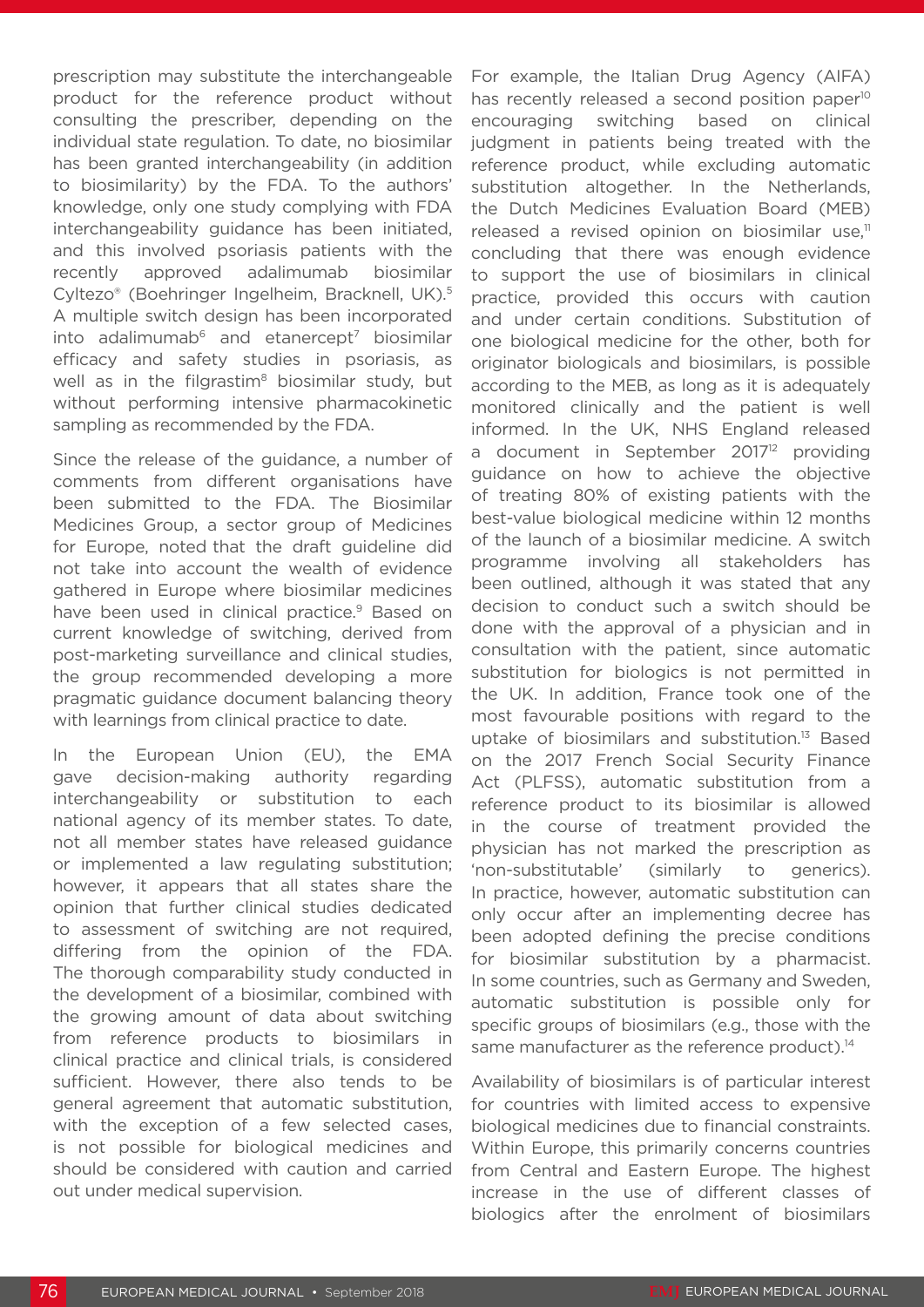has been observed in Central and Eastern European countries, including Romania, Bulgaria, Slovakia, Slovenia, and Poland.<sup>15</sup> Pharmacy-level substitution for both biologic-naïve patients and patients on treatment is possible in the Czech Republic, Estonia, Latvia, Poland, and Serbia with different modalities.<sup>16</sup> In some cases, the physician can opt out, but this may require a justification. In Poland there is no distinction between generics and biosimilars, making automatic substitution possible in the absence of any specific law.14 In Bulgaria, Poland, and Serbia, tendering procedures are applied for purchasing biologics and the physician cannot opt out, thus forcing the patient to switch.<sup>16</sup> If tenders are conducted frequently, as in Bulgaria, patients might be forced to undergo multiple switches. Further to this, the requirement to prescribe drugs by their international non-proprietary name in Estonia and Latvia favours prescription of biosimilars even if physicians can opt out.

Therefore, it appears that the current situation in Europe is highly dynamic; however, in general, prescription and use of biosimilars is encouraged to control public expenditure, and substitution under the supervision of a healthcare professional in patients on treatment with the reference product tends to be allowed or even forced in some countries. As previously described, in certain countries automatic substitution may occur in the absence of or against specific regulations or recommendations if the biological product is prescribed by its international non-proprietary name or if products are purchased by a bulk tender. For this reason, several non-medical switches have taken place in Europe. A non-medical switch is a switch conducted for reasons other than the patient's health or safety, including economical or supply availability reasons, even if conducted with the agreement of the treating physician. For example, this has been the case in Denmark, where in 2015 a national guideline was implemented mandating non-medical switching of all patients treated with the infliximab reference product Remicade® (Janssen Ltd., High Wycombe, UK) to its biosimilar product Remsima® (Celltrion Healthcare Co. Ltd., Incheon, South Korea).

## WHAT REAL-WORLD EVIDENCE IS SHOWING

As mentioned previously, a number of nonmedical switches to biosimilar products have taken place in Europe within recent years. The majority of these have been single switches, i.e., a transition from the reference product to its biosimilar once the biosimilar was launched in the market. This generated a considerable number of reports of real-world experience, registry, and post-marketing data that were published or presented at international conferences, confirming that biosimilar switching continues to be a topic of great interest.

A recent literature review of switching studies with any biosimilar product found a total of 57 studies that included at least 20 switched patients, from inception to June 2017.<sup>17</sup> Thirty-four of these studies were observational; 50 studies in total (27 observational) reported a non-medical reason for switching. Overall, it was observed that the number of large studies with adequate statistical power evaluating switching was very low and that long-term post-switch data were missing. In addition, information on immunogenicity was missing from most of the observational studies. Nonetheless, the overall conclusion was that switching to the biosimilar product did not raise special concerns in terms of either efficacy or safety. In a more recent review<sup>18</sup> including all types of biosimilars, attention was also paid to multiple switching, which will certainly become more frequent in the future, including switches among different biosimilars. It was noted that data on multiple switching are still quite limited; only the three multiple switch studies of adalimumab, $6$  etanercept,<sup>7</sup> and filgrastim<sup>8</sup> previously mentioned were found, but it is expected that more data will be generated within the coming years.

One of the largest post-marketing studies that explored the effects of switching is the NOR-SWITCH study,<sup>19</sup> sponsored by the Norwegian government, which randomised nearly 500 patients with various inflammatory diseases to either continue on the originator infliximab Remicade or to switch to its biosimilar product CT-P13 Remsima for 52 weeks. The study was double-blinded, with neither the study staff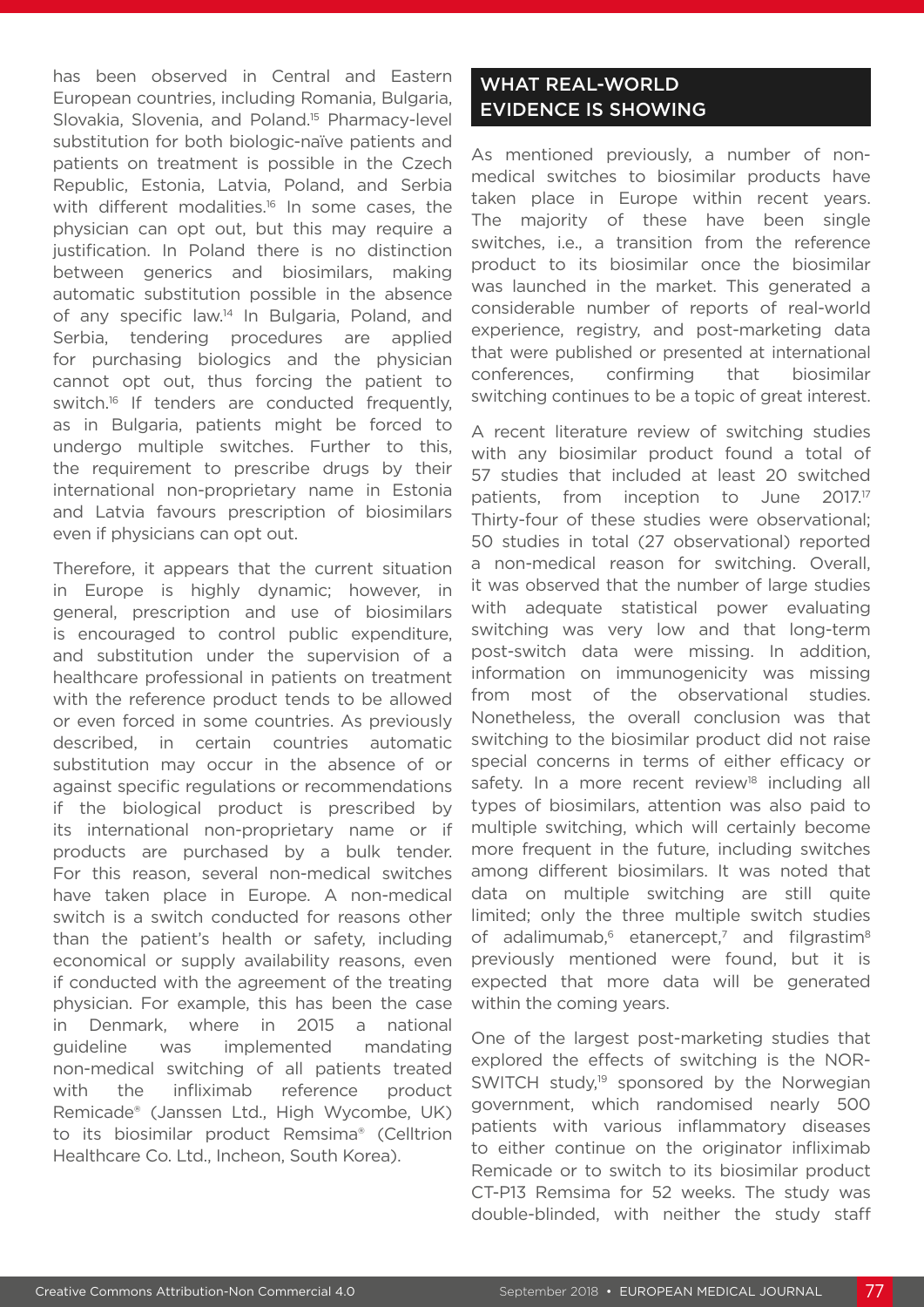nor patients knowing the assigned treatment. Switching was demonstrated to be non-inferior to remaining on the originator treatment in terms of disease worsening after 1 year and did not present any notable safety issues. A 4% drug discontinuation rate was reported in the two groups, primarily due to adverse events. Changes in patient-reported outcome measures were also comparable between the two groups. It should be noted that switched patients experienced various inflammatory diseases, with numbers ranging from 16 patients with psoriatic arthritis to 77 patients with Crohn's disease. Disease worsening was assessed differently for each disease, but the study was statistically powered to demonstrate non-inferiority only for the pooled groups of patients; therefore, no conclusion could be drawn on individual diseases.

A massive switch from reference to biosimilar products occurred in European Nordic countries, providing some robust long-term follow-up data. In Denmark, >800 patients with inflammatory arthritis and receiving stable therapy with infliximab were switched from the originator product (Remicade) to infliximab biosimilar CTP-13 (Remsima) and followed for >1 year in an observational study.20 No impact on disease activity was found, while retention rates after 1 year were slightly lower than those of an historical Remicade cohort, totalling 83.4% and 86.8%, respectively (p=0.03), with about half of withdrawals due to lack of effect. Patients who had received Remicade for >5 years exhibited longer retention with Remsima.

In a prospective observational study, 260 patients receiving maintenance therapy with infliximab (Remicade) at a single French hospital were switched to Remsima.<sup>21</sup> Approximately half of the patients had axial spondyloarthritis. At the time of the third infusion, the retention rate was 85%. During a follow-up period (an average of 34 weeks), 18% of patients discontinued Remsima due to lack of efficacy; however, no changes in objective measures of disease condition or in other biological or safety parameters were observed. In subjects with axial spondyloarthritis, a significant worsening of Bath Ankylosing Spondylitis Disease Activity Index (BASDAI) score was found. Since BASDAI is a patient-reported outcome, it is believed that this discontinuation rate was related to

wrong causal attribution effects rather than pharmacological differences. Similar results were reported in an observational study conducted in the Netherlands, where 192 patients with inflammatory arthritis were mandatorily transitioned from Remicade to Remsima.<sup>22</sup> Although no changes in efficacy, safety, and immunogenicity during 6 months follow-up were found, 24% of patients discontinued treatment, mainly due to an increase in subjective features such as tender joint count, or patient's global assessment of disease activity, and/or subjective adverse events such as arthralgia, fatigue, pruritus, or myalgia. Several small single-centre observational studies have consistently reported that switching from Remicade to Remsima/Inflectra® (HOSPIRA Enterprises B.V., Almere, Netherlands) does not lead to loss of efficacy or safety concerns.<sup>18</sup>

Following approval and launch in Europe during 2016 of the first etanercept biosimilar SB4 (Benepali® [Biogen, Cambridge, Massachusetts, USA]), a rapid and significant uptake took place. Prescription data from biologic registries showed that massive non-medical switches occurred in a number of European countries. In Denmark, >1,500 patients with rheumatic diseases were switched from Enbrel® (Amgen, Cambridge, UK) to Benepali in 2016. A 3-month follow-up after the switch showed that disease activity was largely unaffected,<sup>23</sup> although 9% of patients stopped treatment during a 5-month follow-up period. After 1 year, the withdrawal rate was roughly 18%, with about half of these withdrawals due to lack of efficacy.<sup>24</sup>

Data from Sweden showed that 55% of >5,000 rheumatology patients who initiated treatment with Benepali had undergone a non-medical switch from Enbrel; 11% of these switched back to Enbrel after a median time of 55 days. Follow-up data showed no overall worsening in the condition of patients, although a proportion of patients interrupted treatment and, in some instances, returned to the originator drug.25

Furthermore, a recent analysis of discontinuation rates among rheumatoid arthritis patients recorded in the Swedish Biological Registry who received TNF-inhibitors during 2003–2011 found that 25% of patients on Enbrel discontinued the drug after 1.3 years. However, it was highlighted that overall biologic discontinuation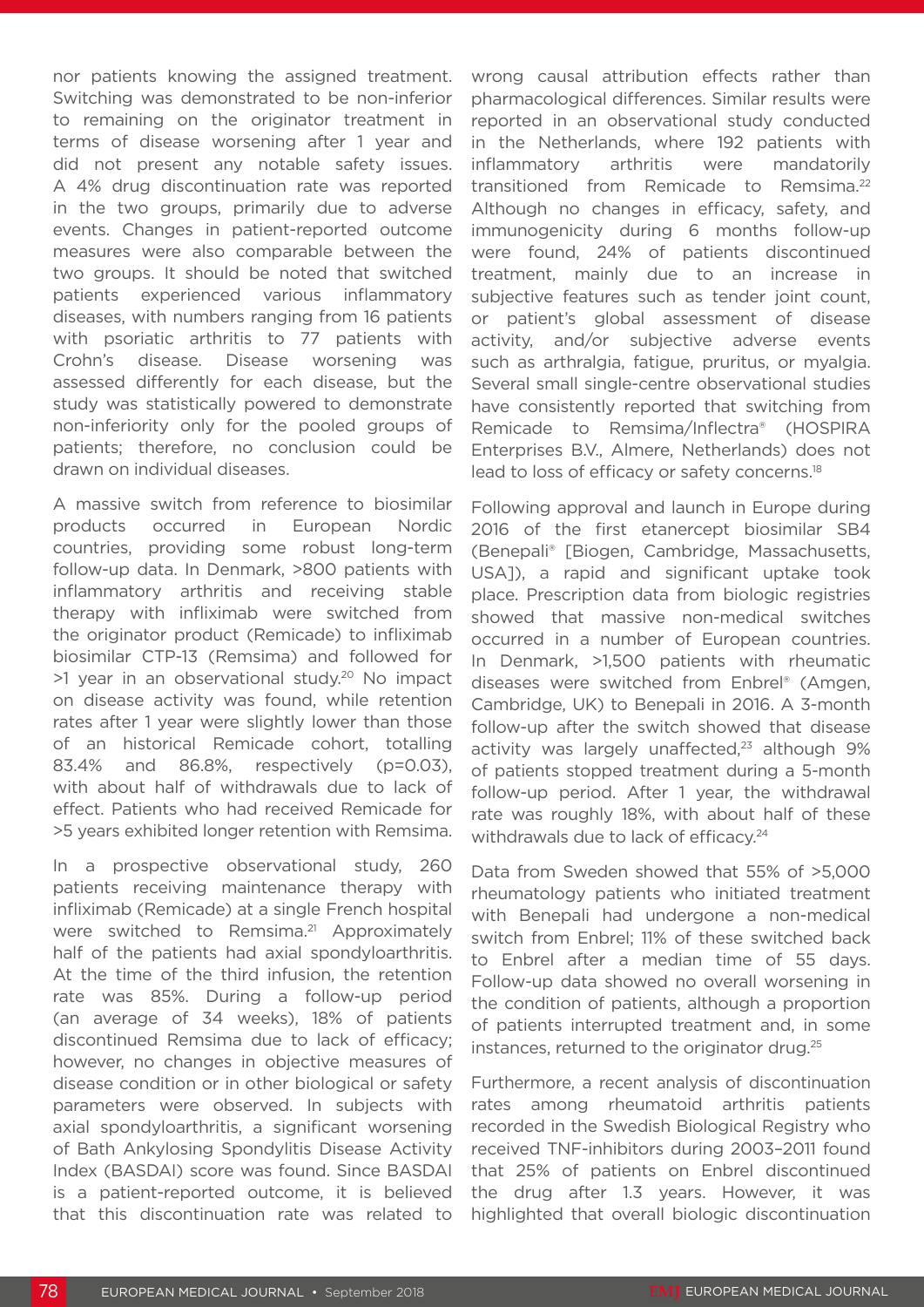rates tended to increase in the more recent years; therefore, comparison with historical rates from the past may no longer be valid.<sup>26</sup> This is consistent with the outcome of the recent Dutch BIO-SPAN study.<sup>27</sup> In the study. >600 patients with inflammatory arthritis were requested to transition from originator Enbrel to Benepali following a structured strategy with an opt-out option. Patients on treatment with Enbrel in 2014 were recruited as a historical cohort. The 6-month crude retention rate in the transitioned cohort was 90% versus 92% in the historical cohort, with an increased risk of drug discontinuation in the transition cohort (adjusted hazard ratio: 1.57) that was considered not clinically significant. The main reasons for discontinuation were lack of effect (more frequent in the historical cohort) and adverse events (more frequent in the transition cohort).

#### The Nocebo Effect

The above findings that suggest a tendency toward higher discontinuation rates following non-medical switch to a biosimilar product need further confirmation and investigation about possible causes. A nocebo effect has been frequently stated as a potential reason for this phenomenon, based on the observation that most of the patients who discontinued biosimilar treatment due to a perceived lack of efficacy or subjective complaints did not show objective signs of disease worsening or specific safety issues.

A nocebo effect occurs when a patient's negative perception of a therapy causes an unexpected and unexplained worsening in treatment outcome. Regarding the use of biosimilars, a nocebo effect could be ascribed to a negative perception associated with transitioning from high-cost biologics to new lower-cost products without a medical reason. Consequently, the importance of a proper communication strategy to explain to patients the reasons for and benefits of the switch as well as the importance of adherence to therapy has been given increasing attention, particularly when planning large switch programmes. The crucial role of a proper and correct communication strategy involving healthcare professionals, patients, and payers was emphasised at the third multi-stakeholder workshop on biosimilar medicinal products

organised by the European Commission,<sup>28</sup> where the adoption of a collaborative approach to successfully switching to biosimilars represented a primary topic for discussion, with positive examples provided by Sweden, Denmark, and the Netherlands.

A collaborative approach was also fundamental to the switch programmes implemented at Southampton University Hospital, Southampton, UK.29 A total of 143 patients with inflammatory bowel disease were switched to Remsima through a managed switching programme that actively involved all stakeholders.<sup>29</sup> No changes in the incidence of side effects, objective disease parameters, immunogenicity, or drug persistence were observed. Following the success of the programme, a similar study was implemented to transition patients with rheumatological diseases from Enbrel to Benepali. The strategy included a comprehensive education and support programme. As a result, 92 patients (99% of those requested) accepted switching and within the following 6 months only 8 discontinued treatment; 7 of these cases were due to reported lack of efficacy and 1 for an adverse event. The rate of discontinuation was low compared with the discontinuation rate in the 6 months preceding the switch.<sup>30</sup>

Studies primarily aimed at investigating patients' and clinicians' characteristics and beliefs in relation to drug persistence and treatment outcome following biosimilar switch, like the BIO-SPAN study, $27$  are being initiated and it is hoped that they will provide a better insight into the multiple aspects of a successful (or unsuccessful) switch to biosimilars.

#### **CONCLUSION**

The need for controlling public expenditure while making biological medicines accessible to a wider patient population means that the adoption of biosimilars is currently encouraged in Europe, even if individual countries take different approaches. To facilitate this process while also reinforcing patient confidence in switching and guaranteeing that any potential safety or efficacy signal is promptly recognised, it is of fundamental importance to collect real-world data derived from large-scale observational or registry studies. At the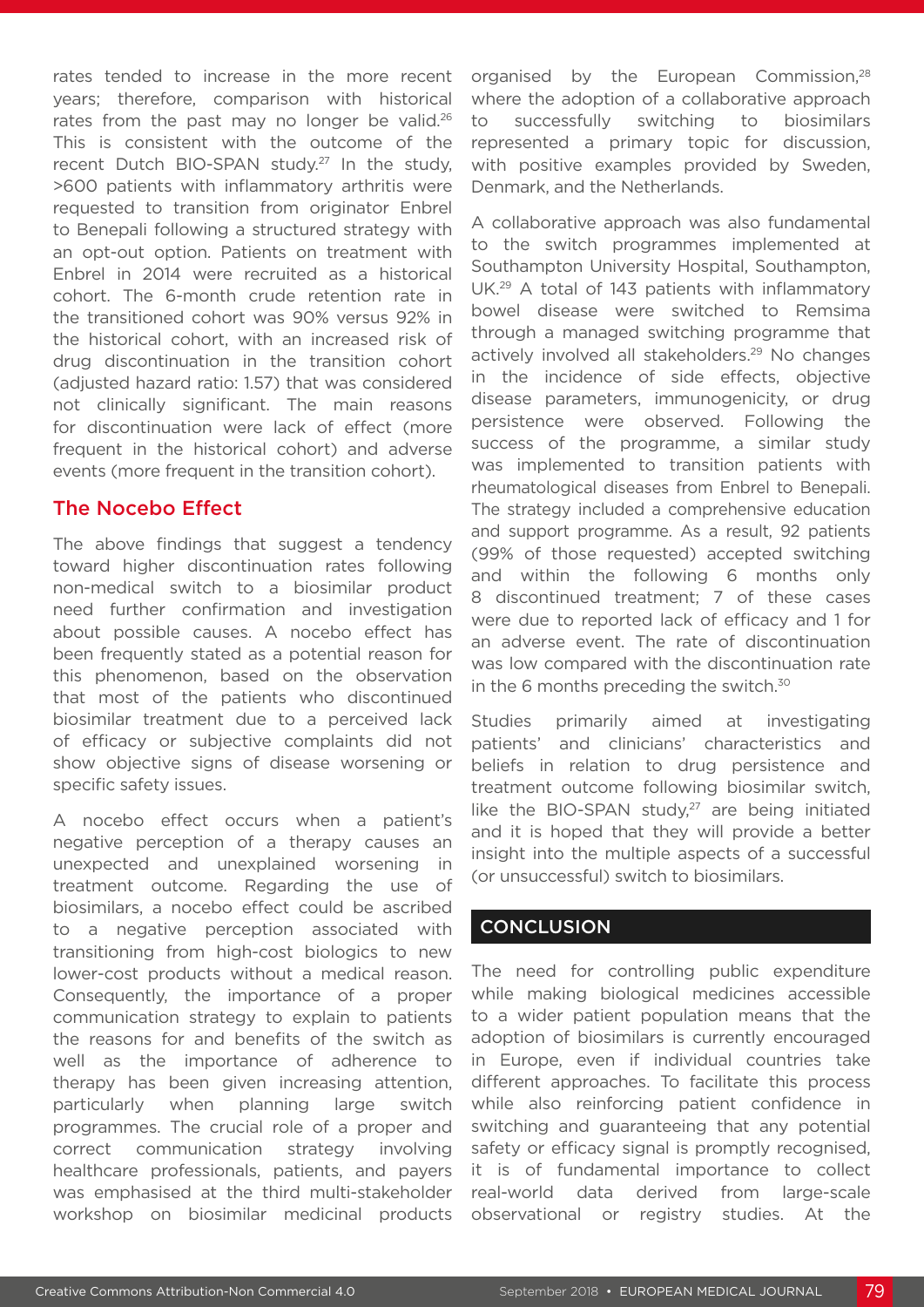same time, specific collaborative switching the patient's condition and immunogenicity, programmes should be implemented that involve will help to clarify all aspects of switching all stakeholders, with physicians maintaining a to biosimilars, including the concerns about leading role. A properly managed switching strategy, combined with long-term follow-up of

reported higher rates of drug discontinuation.

#### **References**

- 1. European Medicines Agency. European public assessment reports. 2018. Available at: http:// www.ema.europa.eu/ema/index. jsp?searchType=name&taxonomyPath=&genericsKeywordSearch=Submit&search-GenericType=biosimilars&keyword=Enter+keywords&already-Loaded=true&curl=pages%2Fmedicines%2Flanding%2Fepar\_search. jsp&status=Authorised&mid=W-C0b01ac058001d124&treeNumber=&searchTab=searchByAuthType&pageNo=2. Last accessed: 8 June 2018.
- 2. U.S. Food and Drug Administration. Biosimilar product information. 2018. Available at: https://www.fda.gov/ Drugs/DevelopmentApprovalProcess/HowDrugsareDevelopedandApproved/ApprovalApplications/ TherapeuticBiologicApplications/ Biosimilars/ucm580432.htm. Last accessed: 8 June 2018.
- 3. European Medicines Agency. Biosimilars in the EU: Information guide for healthcare professionals. 2017. Available at: http://www. ema.europa.eu/docs/en\_GB/ document\_library/Leaflet/2017/05/ WC500226648.pdf. Last accessed: 13 February 2018.
- 4. U.S. Food and Drug Administration. Considerations in demonstrating interchangeability with a reference product. 2017. Available at: https:// www.fda.gov/downloads/Drugs/ GuidanceComplianceRegulatoryInformation/Guidances/UCM537135.pdf. Last accessed: 13 February 2018.
- 5. Boheringer Ingelheim. VOLTAIRE-X: Pharmacokinetics, safety, immunogenicity and efficacy of BI 695501 versus Humira® in patients with moderate to severe chronic plaque psoriasis: A randomized, double-blind, parallel-arm, multipledose, active comparator trial. NCT03210259. https://clinicaltrials. gov/ct2/show/NCT03210259.
- 6. Blauvelt A et al. Long-term efficacy, safety and immunogenicity results from a randomized, double-blind, Phase III confirmatory efficacy and safety study comparing GP2017, a proposed biosimilar, with reference adalimumab. Abstract 2440. ACR/ ARHP Annual Meeting, 3-8 November, 2017.
- 7. Griffiths CEM et al. The EGALITY study: A confirmatory, randomized,

double-blind study comparing the efficacy, safety and immunogenicity of GP2015, a proposed etanercept biosimilar, vs. the originator product in patients with moderate-to-severe chronic plaque-type psoriasis. Br J Dermatol. 2017;176(4):928-38.

- 8. Blackwell K et al. Safety and efficacy of alternating treatment with EP2006, a filgrastim biosimilar, and reference filgrastim: A Phase III, randomised, double-blind clinical study in the prevention of severe neutropenia in patients with breast cancer receiving myelosuppressive chemotherapy. Ann Oncol. 2018;29(1):244-9.
- 9. US Food and Drug Administration. Biosimilar medicines group commentary on FDA's considerations on demonstrating interchangeability with a reference product. 2017. Available at: https://www. regulations.gov/document?D=FDA-2017-D-0154-0030. Last accessed: 13 February 2018.
- 10. Agenzia Italiana del Farmaco. Secondo position paper AIFA sui farmaci biosimilari. Available at: http://www.agenziafarmaco.gov.it/ sites/default/files/2\_Position-Paper-AIFA-Farmaci-Biosimilari.pdf. Last accessed: 18 May 2018.
- Medicines Evaluation Board. Biosimilar Medicines. Available at: https://english.cbg-meb.nl/human/ healthcare-providers/biosimilarmedicines. Last accessed: 13 February 2018.
- 12. NHS England. Commissioning framework for biological medicines (including biosimilar medicines). 2017. Available at: https://www.england. nhs.uk/wp-content/uploads/2017/09/ biosimilar-medicines-commissioningframework.pdf. Last accessed: 13 February 2018.
- 13. Life Sciences Hub. French parliament approves expanding substitution of biosimilars. 2016. Available at: https:// www.aolifescienceshub.com/frenchparliament-approves-expandingsubstitution-biosimilars/. Last accessed: 13 February 2018.
- 14. Rémuzat C et al. Key drivers for market penetration of biosimilars in Europe. J Mark Access Health Policy. 2017;5(1):1272308.
- 15. IMS. The impact of biosimilar competition in Europe. 2017. Available at: http://www.medicinesforeurope. com/wp-content/uploads/2017/05/

IMS-Biosimilar-2017\_V9.pdf. Last accessed: 18 May 2018.

- 16. Reiland JP et al. What pricing and reimbursement policies to use for off-patent biologicals in Europe? – Results from the second EBE biological medicines policy survey. GaBI Journal. 2017;6(2):61-78.
- 17. McKinnon RA et al. Biosimilarity and interchangeability: Principles and evidence: A systematic review. BioDrugs. 2018;32(1):27-52.
- 18. Cohen HP et al. Switching reference medicines to biosimilars: A systematic literature review of clinical outcomes. Drugs. 2018;78(4):463-78.
- Jørgensen KK et al. Switching from originator infliximab to biosimilar CT-P13 compared with maintained treatment with originator infliximab (NOR-SWITCH): A 52-week, randomised, doubleblind, non-inferiority trial. Lancet. 2017;389(10086):2304-16.
- 20. Glintborg B et al. A nationwide non-medical switch from originator infliximab to biosimilar CT-P13 in 802 patients with inflammatory arthritis: 1-year clinical outcomes from the DANBIO registry. Ann Rheum Dis. 2017;76(8):1426-31.
- 21. Avouac J et al. Systematic switch from innovator infliximab to biosimilar infliximab in inflammatory chronic diseases in daily clinical practice: The experience of Cochin University Hospital, Paris, France. Semin Arthritis Rheum. 2018;47(5):741-8.
- 22. Tweehuysen L et al. Subjective complaints as the main reason for biosimilar discontinuation after open-label transition from reference infliximab to biosimilar infliximab. Arthritis Rheumatol. 2018;70(1):60-8.
- 23. Glintborg B. et al. Clinical outcomes from a nationwide non-medical switch from originator to biosimilar etanercept in patients with inflammatory arthritis after 5 months follow-up. Results from the DANBIO registry. Ann Rheum Dis. 2017;76(Suppl 2):553-4.
- 24. Glintborg B et al. One-year clinical outcomes in 1623 patients with inflammatory arthritis who switched from originator to biosimilar etanercept – An observational study from the Danish Danbio Registry. Abstract 1550. ACR/ARHP Annual Meeting, 3-8 November, 2017.